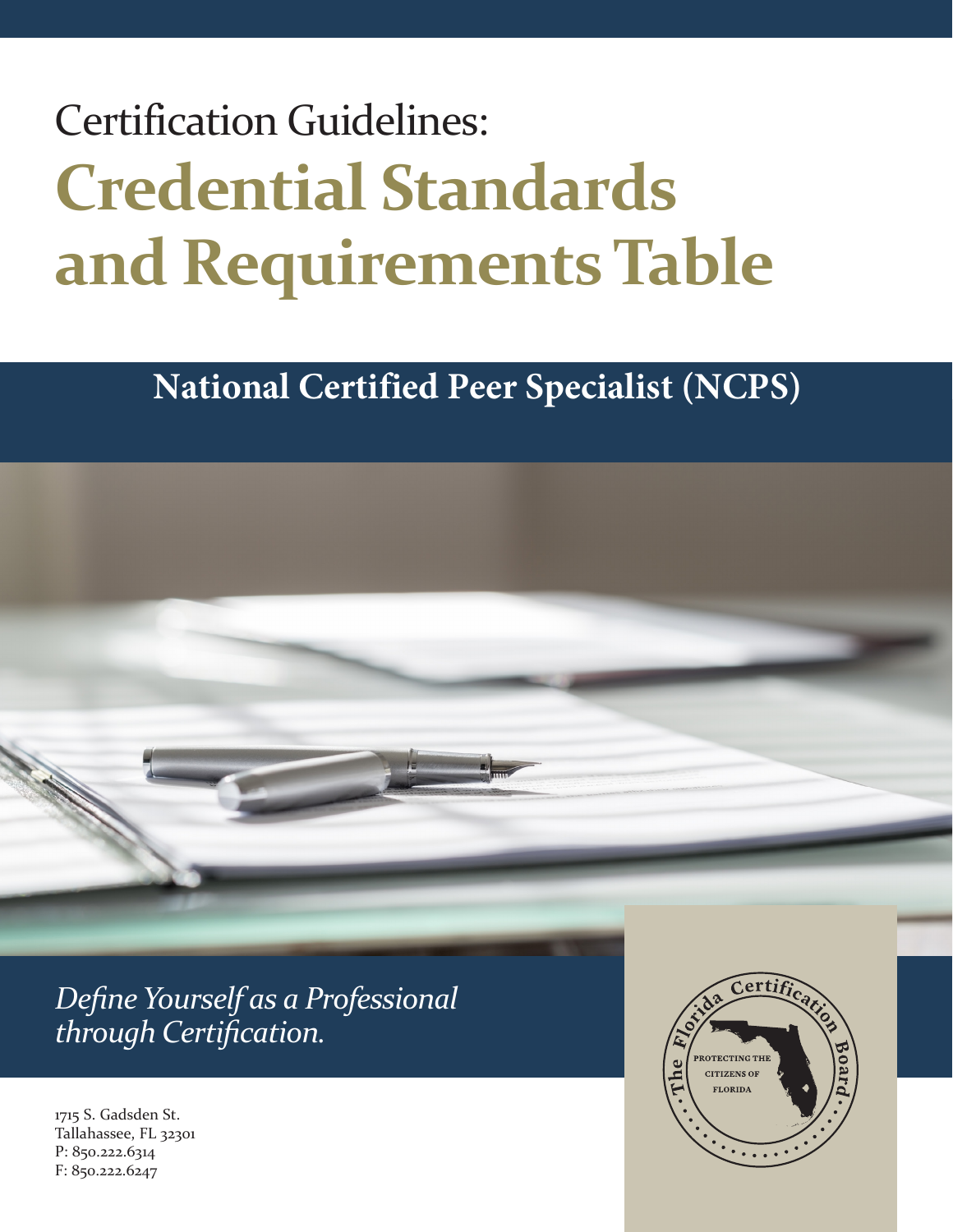# NCPS STANDARDS & REQUIREMENTS TABLES

The Florida Certification Board (FCB) is pleased to offer the National Certified Peer Specialist (NCPS) credential, which is the first national certification program recognizing mental health peer specialists who are qualified to work in both private and public whole health practices. The NCPS credential is specifically designed to recognize peers with the lived experience, content-specific training and on-the-job experience necessary to provide peer support specialist services as an effective adjunct to the individual's physical and behavioral health care team(s) with the express purpose of assisting the individual to achieve recovery and activate self-management goals.

This document details the NCPS specific certification requirements and policies. Unless otherwise specified herein, all FCB applicants and certified professionals are subject to FCB certification application, examination, award, and maintenance/renewal policies, which are posted on the FCB website. Should there be a discrepancy between published FCB policy and this document, contact the FCB for clarification.

This document is to be read in conjunction with the FCB's overall administrative requirements that are detailed in the following FCB Candidate Guides:

- Candidate Guide: Application Process
- Candidate Guide: Examination Process & Credential Award
- Candidate Guide: Maintenance and Renewal Process

Applicants are responsible to read, understand and follow the information in the FCB's Candidate Guides, this document, and the FCB's Code of Ethical and Professional Conduct and Disciplinary Procedures. All documents are posted online. Please contact the FCB at 850-222-6314 if you have any questions.

### **CONTENTS**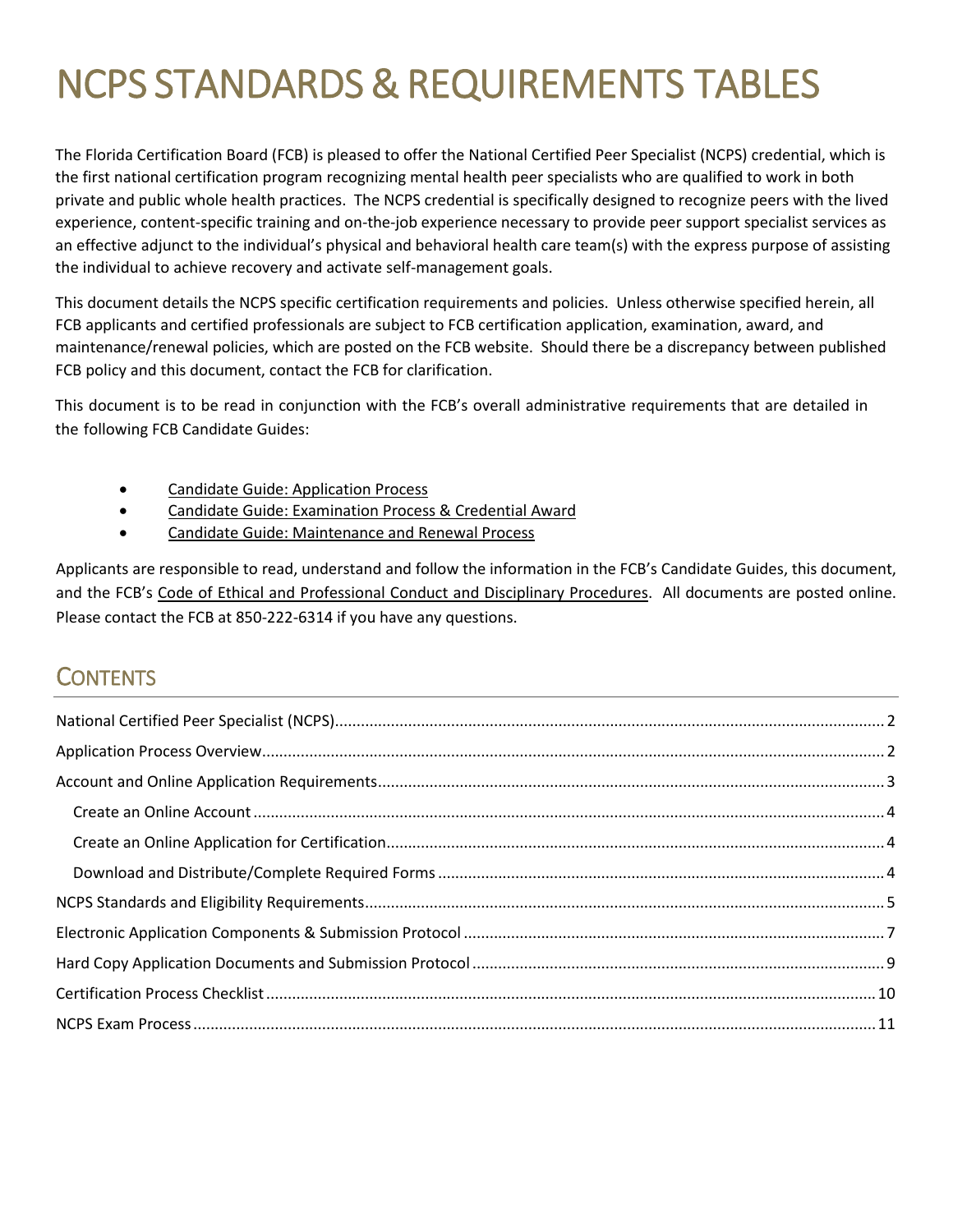# <span id="page-2-0"></span>NATIONAL CERTIFIED PEER SPECIALIST (NCPS)

The NCPS designation is a professional, advanced-level peer support credential for persons who have the lived experience, training, and job experience to work alongside healthcare teams in a peer support role. The NCPS requires a minimum of a high school diploma or general equivalency degree and applicants have demonstrated competency through training and experience in the performance domains of:

- Foundations of Peer Support
- Foundations of Health Care Systems
- Mentoring, Shared Learning and Relationship Building
- Activation and Self-Management
- **Advocacy**
- Professional and Ethical Responsibilities

Individuals holding the NCPS credential have met all FCB administrative requirements and all credential specific standards and eligibility requirements that have been established for the credential.

### <span id="page-2-1"></span>APPLICATION PROCESS OVERVIEW

There are two distinct phases to earning the NCPS credential

- Phase 1: Apply for, submit required supporting documentation and be approved to test for the credential. Please see the NCPS Standards and Eligibility Requirements section and the NCPS Online Application Components and Submission Protocol section of this document for additional details
- Phase 2: Once your application file has been approved, you will sit for the credential exam. Upon passing the exam, your certification will be issued. Please see the Candidate Guide: Examination Process Credential Award for additional details.

This document provides you with the program requirements and the process steps to apply for and hold the credential through the two-phase process.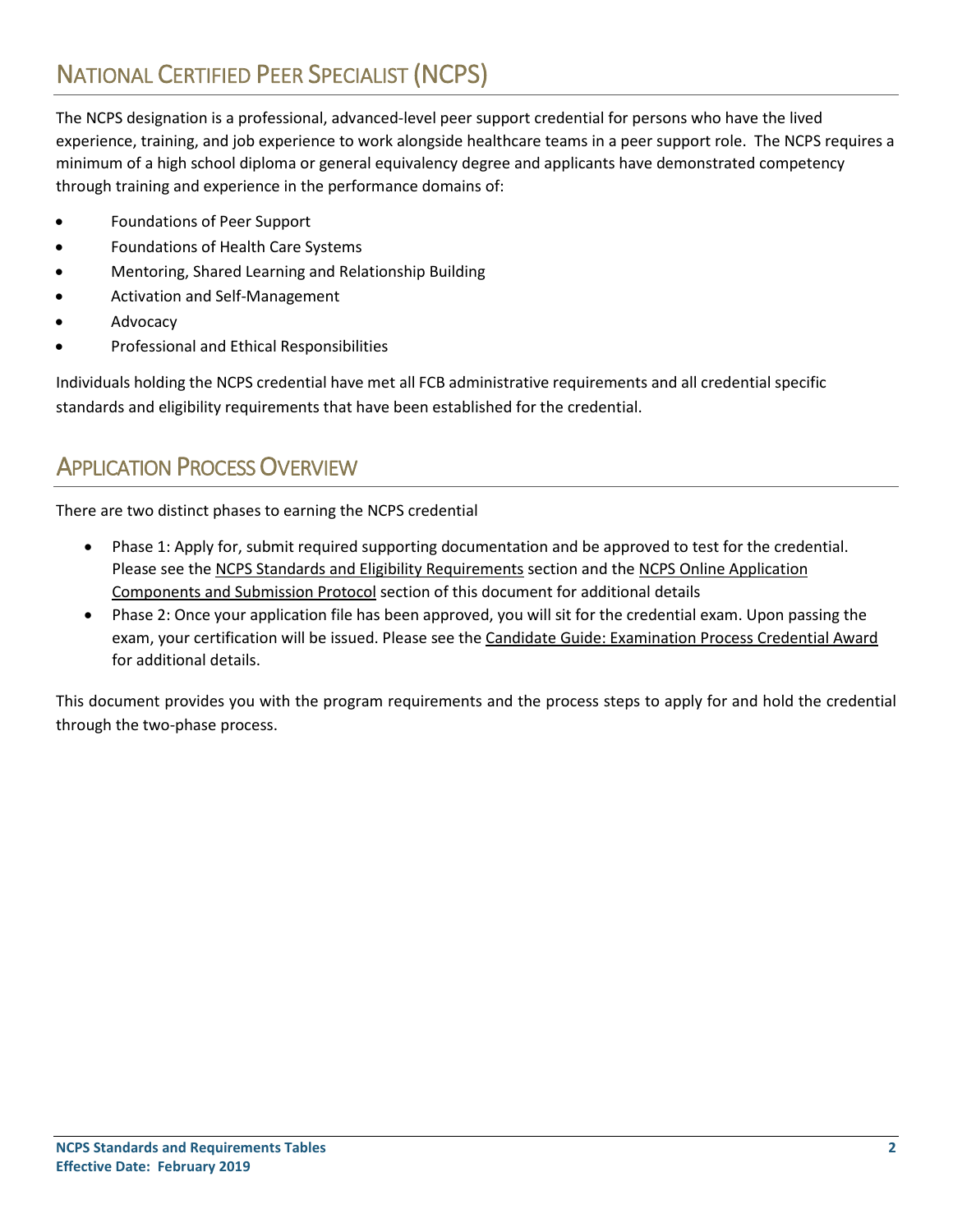<span id="page-3-0"></span>There are several process steps involved in applying for certification.

#### **To apply for the NCPS credential, applicants are responsible to:**

- 1. Establish an online account in the FCB online system. This is a one-time activity.
- 2. Create an online National Certified Peer Specialist application for certification. This is the official application and payment pathway. However, there are additional forms and supporting documentation that must also be submitted to the FCB.
- 3. Save a copy of your state peer certification or FCB approved training documents. The certification or MHA training documents can be uploaded to the online application or emailed to your Certification Specialist, once assigned.
- 4. Save a copy of your high school diploma or GED, or transcript.
- 5. Download the *Work Experience Verification,* and *Letters of Recommendation Forms*; complete Part 1 of each form; provide the form to the appropriate person(s) to complete and submit directly to the FCB on your behalf. DO NOT collect these forms back and submit them yourself. The FCB WILL NOT accept these forms or supporting documentation from an applicant.

The NCPS application is considered to be successfully submitted when you have progressed through all screens and your fee has been processed. This will generate a system email notifying you that your application has been received and the initial review is underway.

Approximately 3-4 weeks later, you will receive a personal email of introduction from your assigned Certification Specialist, along with the results of the initial review of your application and supporting forms/documentation. This person will serve as your single-point-of-contact throughout the certification application, examination and award processes.

All applicants have a maximum of 12-months to earn each credential, starting from the date the application and the certification fee are received by the FCB.

The length of time for an application to be approved depends on the timeliness and quality of the documents received by the FCB. We strongly recommend that you ensure you understand the certification process and create a plan to complete all steps before completing/submitting either of the online applications.

**Hard copy applications are only available for applicants who meet ADA requirements related to accommodations for using computers and related technologies. Please contact the FCB for additional assistance.**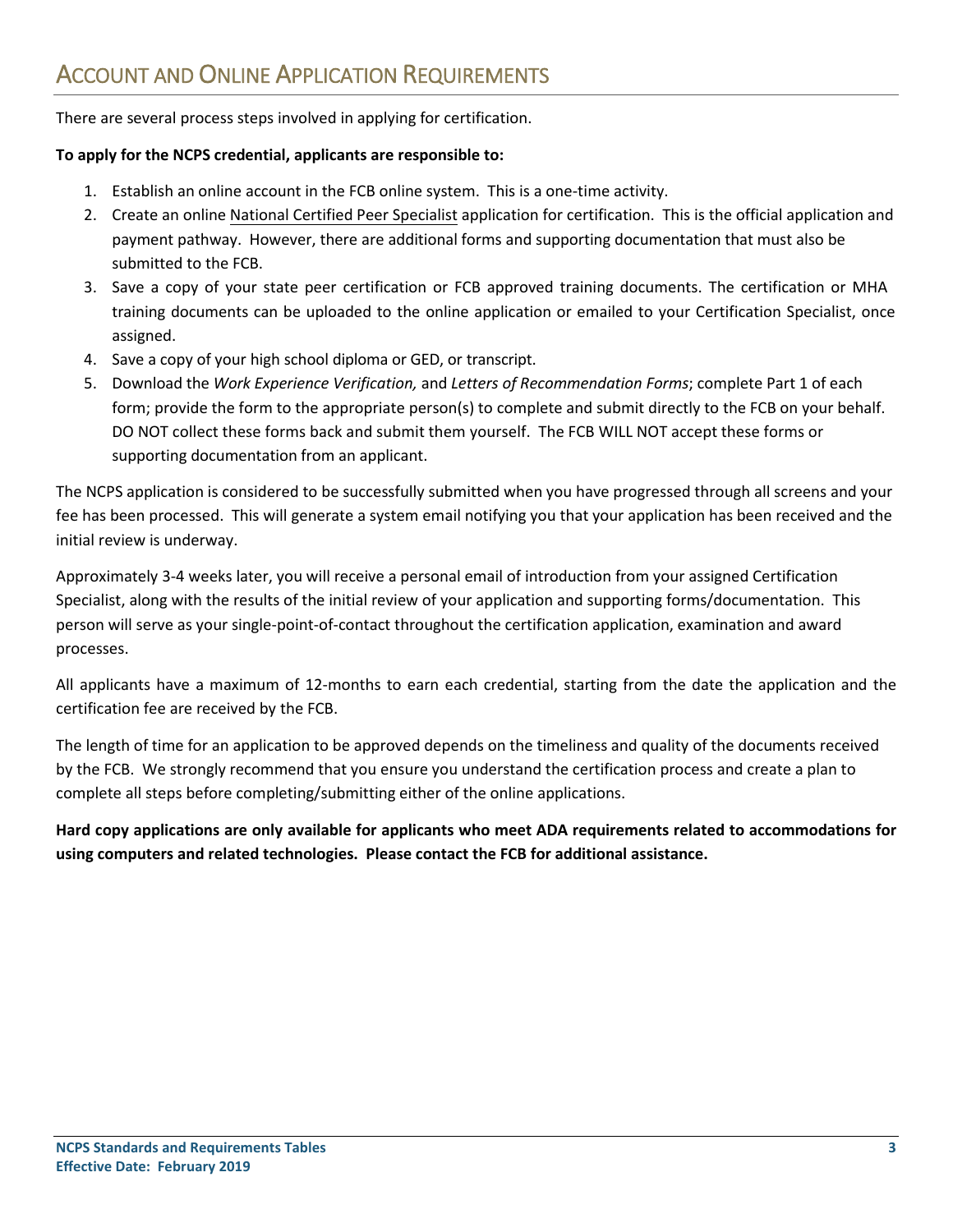#### <span id="page-4-0"></span>**CREATE AN ONLINE ACCOUNT**

All applicants MUST first establish an online account with the FCB. Please go to our website at [www.flcertificationboard.org](http://www.flcertificationboard.org/) and click on My Account to access the portal.

- If you have an account, simply login.
- If this is your first time working with the FCB, click on the My Account link to create a new account.
- If you have forgotten your login or password, please call the office. **DO NOT CREATE MULTIPLE ACCOUNTS.**

#### <span id="page-4-1"></span>**CREATE AN ONLINE APPLICATION FOR CERTIFICATION**

Applicants will be required to complete an online application.

NCPS Application: Once you have access to your online account, select the "Apply for New Certification" button and then select the **Certified National Peer Specialist** application. See the NCPS Online Application Components and Submission Protocol section of this document for additional details.

An application is considered submitted when the applicant has progressed through all of the screens, providing all system required information, and making the application fee payment.

- You can access the application for a maximum of 45 days. Applications not submitted within 45 days will be automatically deleted, including all data and attachments.
- Once the application is submitted and the fee payment is received, the application is "locked." This means that the applicant can no longer make changes to data entered into the application and cannot add additional files of supporting documentation. Please work directly with your assigned Certification Specialist, who will make the necessary changes/updates.

#### <span id="page-4-2"></span>DOWNLOAD AND DISTRIBUTE/COMPLETE REQUIRED FORMS

All credential-specific requirements are documented on FCB forms. All forms are posted online, under the credential specific tab, at [https://flcertificationboard.org/certification/available-certifications/.](https://flcertificationboard.org/certification/available-certifications/) All forms must be filled out electronically – handwritten forms will be denied.

All forms and supporting documentation must be submitted to the FCB by the individual signing off on the form/submitting supporting documentation. Forms and documents provided by the applicant will be denied.

All hard copy documents and fee payments may be made to the FCB via mail, email or fax to (850) 222-6247.

US Mail: FCB • 1715 South Gadsden Street • Tallahassee, Florida, 32301

**Email:** Applicants are assigned a Certification Specialist when their application has been received at the FCB. Please ask the applicant for their Certification Specialist's name and email address. In the absence of a specified person, FCB accepts email at admin\_assist@flcertificationboard.org.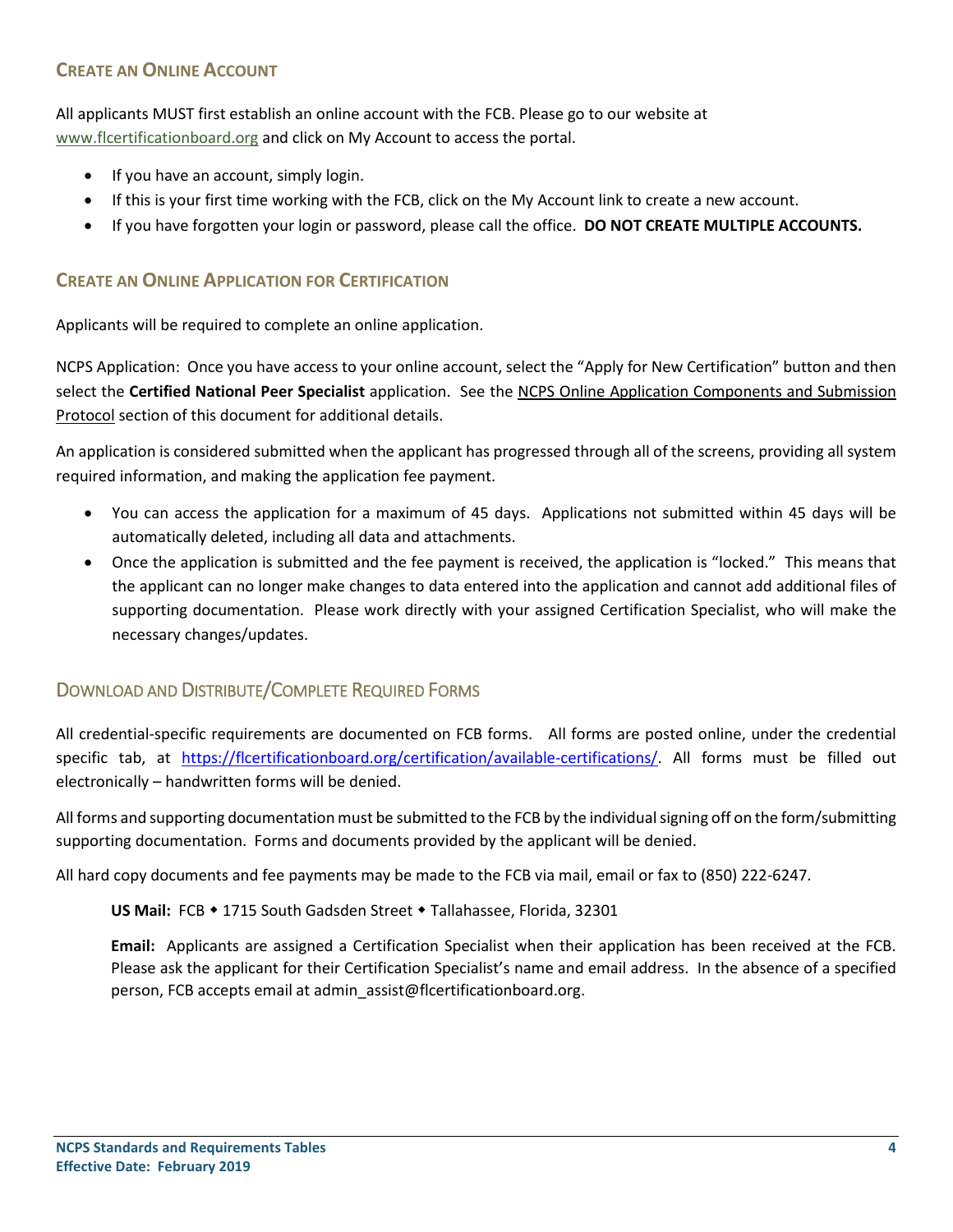# <span id="page-5-0"></span>NCPS STANDARDS AND ELIGIBILITY REQUIREMENTS

| <b>TOPIC</b>                                                                                                                             | <b>MINIMUM REQUIREMENT</b>                                                                                                                                                                                                                                                                                                                                                                                                                                       |  |  |
|------------------------------------------------------------------------------------------------------------------------------------------|------------------------------------------------------------------------------------------------------------------------------------------------------------------------------------------------------------------------------------------------------------------------------------------------------------------------------------------------------------------------------------------------------------------------------------------------------------------|--|--|
| Please review the Candidate Guide: Application Process and the following NCPS standards and eligibility requirements for<br>application. |                                                                                                                                                                                                                                                                                                                                                                                                                                                                  |  |  |
| <b>Application Fee</b>                                                                                                                   | \$225.00                                                                                                                                                                                                                                                                                                                                                                                                                                                         |  |  |
| <b>Formal Education</b>                                                                                                                  | High School Diploma or General Equivalency Degree                                                                                                                                                                                                                                                                                                                                                                                                                |  |  |
| <b>Content Specific</b><br><b>Training</b>                                                                                               | Hold current state certification with a minimum training requirement of 40 hours.<br>OR<br>Approved training programs are posted on the NCPS website at<br>All training must have been completed within the last 10 years. Applicants who completed required<br>training more than 10 years ago and have been consistently working in the field may appeal for a waiver<br>of the timeframe requirement.                                                         |  |  |
| <b>Related Work</b><br><b>Experience</b>                                                                                                 | 3,000 hours of work and/or volunteer experience providing peer mental health support services.<br>Eligible work experience occurred within the last 6 years.<br>All work experience, paid or volunteer, must be supervised.<br>Individuals claiming volunteer work for certification purposes must average 20 hours of volunteer work per<br>week.                                                                                                               |  |  |
| <b>Recommendations</b>                                                                                                                   | One (1) supervisory letter of recommendation for certification                                                                                                                                                                                                                                                                                                                                                                                                   |  |  |
|                                                                                                                                          | One (1) professional letter of recommendation for certification                                                                                                                                                                                                                                                                                                                                                                                                  |  |  |
|                                                                                                                                          | Please review the Candidate Guide: Examination and Credential Award and the following NCPS exam requirements.                                                                                                                                                                                                                                                                                                                                                    |  |  |
| Exam                                                                                                                                     | NCPS Exam - Exam fee \$200.00                                                                                                                                                                                                                                                                                                                                                                                                                                    |  |  |
|                                                                                                                                          | Please review the Candidate Guide: Credential Maintenance and Renewal and the following NCPS requirements.                                                                                                                                                                                                                                                                                                                                                       |  |  |
| <b>Continuing</b><br><b>Education</b>                                                                                                    | 10 hours per year (total of 20 CEUS per two-year renewal period). Training content must be related to at<br>least one of the NCPS performance domains.<br>Continuing Education Credit (CE) hours must be non-repetitive (i.e., the same course cannot be claimed<br>more than one time during each credentialed period, even if the course is taken annually).                                                                                                   |  |  |
| <b>Renewal</b>                                                                                                                           | Biennial (every two years), on October 31 <sup>st</sup> of the renewal year. The first renewal for the NCPS credential<br>will be 10/31/2020. After that period, depending on the initial certification award date, first time<br>credential holders may be certified for slightly more or less than a standard 2-year period.<br>Credentials earned in the first 21-month period (November-July) will renew for the first time<br>on the upcoming October 31st. |  |  |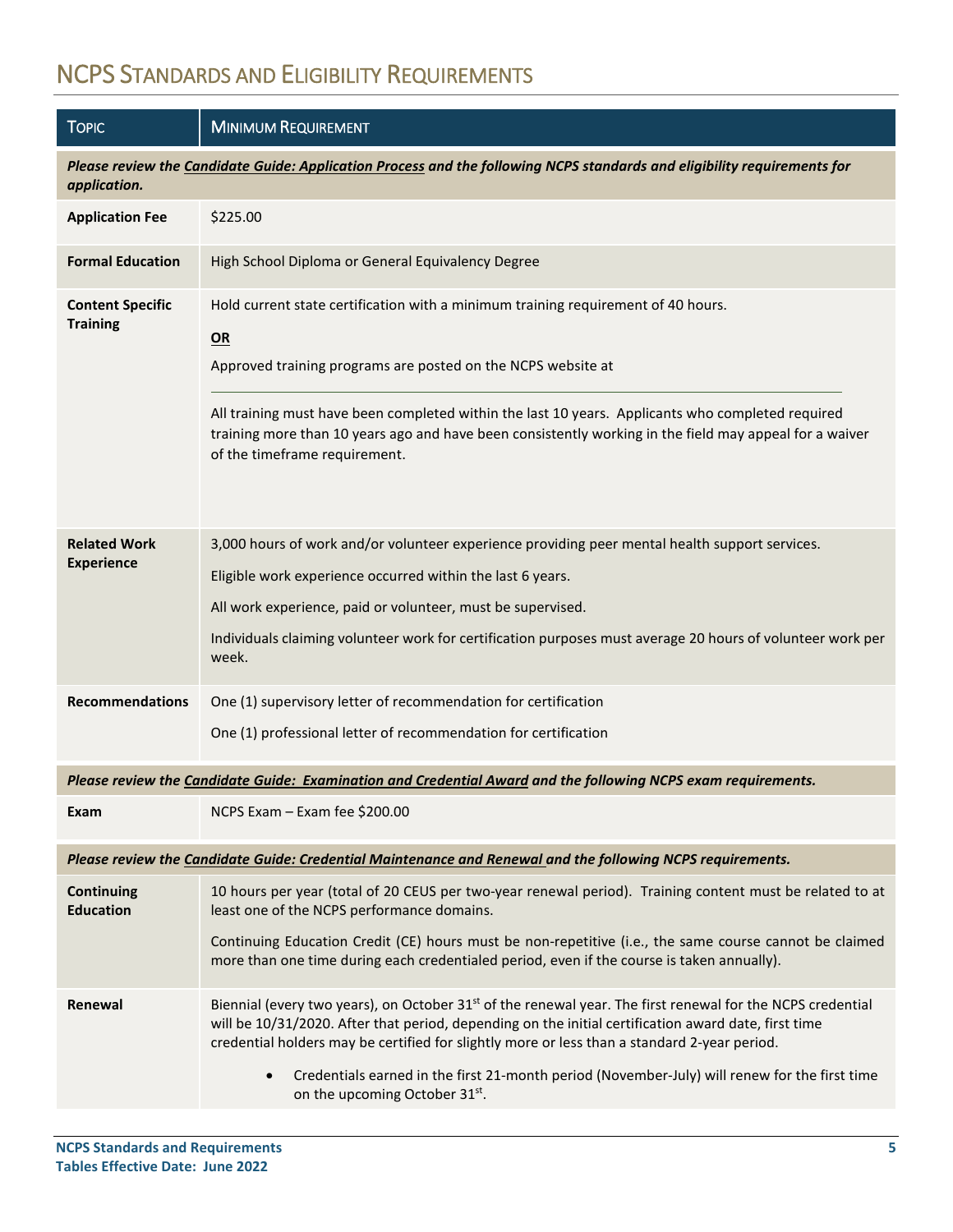| TOPIC: | <b>MINIMUM REQUIREMENT</b>                                                                                                   |  |
|--------|------------------------------------------------------------------------------------------------------------------------------|--|
|        | Credentials earned during the last three months of the 24-month period (August-October)<br>will renew the following October. |  |
|        | The full 2-year renewal cycle will start after the credential is renewed for the first time.                                 |  |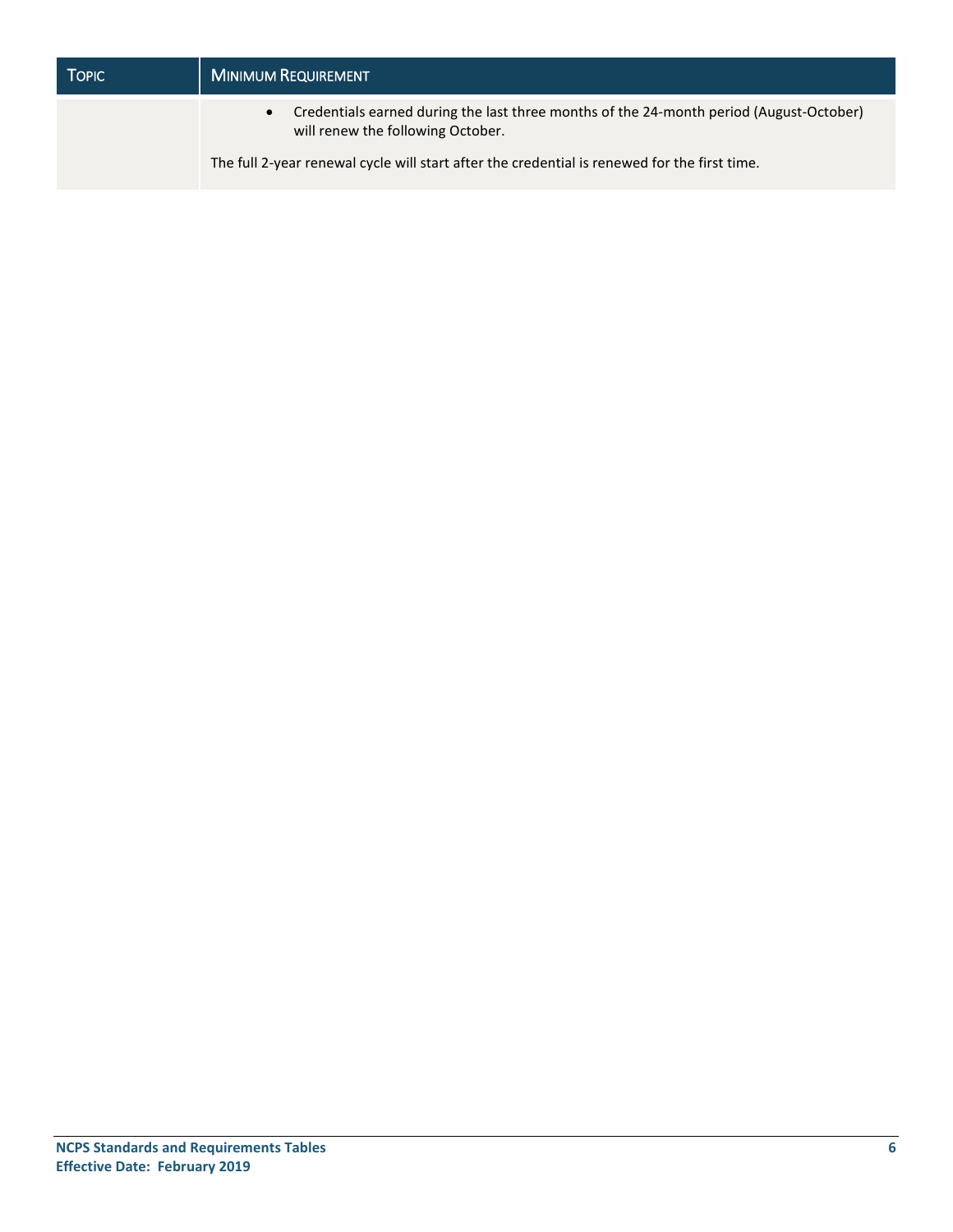# <span id="page-7-0"></span>ONLINE APPLICATION COMPONENTS & SUBMISSION PROTOCOL

| <b>SECTION</b>                                                     | <b>REQUIRED DATA</b>                                                                                                                                                                                                                                                                                                                                            | <b>REQUIRED ATTACHMENTS</b>                                                                                                                                                                                                                                                                                                                                                   |
|--------------------------------------------------------------------|-----------------------------------------------------------------------------------------------------------------------------------------------------------------------------------------------------------------------------------------------------------------------------------------------------------------------------------------------------------------|-------------------------------------------------------------------------------------------------------------------------------------------------------------------------------------------------------------------------------------------------------------------------------------------------------------------------------------------------------------------------------|
| <b>Other Certification</b><br>or Licensure                         | Enter the requested information for any non-FCB<br>certification or license you may hold.<br>If you do not hold other credentials, select the<br>"next" button.                                                                                                                                                                                                 | No applicant-provided attachments are required.<br>If you report another credential(s), please upload a<br>copy of the credential.                                                                                                                                                                                                                                            |
| Formal<br><b>Education/Degree</b>                                  | Enter the requested information for the highest<br>level degree you hold.                                                                                                                                                                                                                                                                                       | Upload a copy of your high school diploma/GED or<br>college/university transcript.                                                                                                                                                                                                                                                                                            |
| <b>Content Specific</b><br><b>Training</b>                         | You are not required to enter any fields of data.                                                                                                                                                                                                                                                                                                               | If you are not certified within your state, upload<br>copies of NCPS trainings.                                                                                                                                                                                                                                                                                               |
| <b>References</b>                                                  | You are required to identify the two individuals<br>who will submit recommendations for certification<br>on your behalf. One supervisory and one<br>professional reference are required.                                                                                                                                                                        | There is not an option to upload documents to this<br>section of the application.<br>You must download the Recommendation for<br>Certification Form from the FCB website and<br>provide a copy to your references for completion<br>& submission to the FCB.<br>Note: Do not collect completed supervision or<br>recommendation forms and submit them to the<br>FCB yourself. |
| <b>Current Employer</b>                                            | Enter the requested information for your current<br>employer AND each additional employer you will<br>contact to document the required work experience<br>hours.                                                                                                                                                                                                | There are no applicant-provided attachments in<br>this section.<br>You must download the Work Experience<br>Verification Form and provide a copy to each<br>employer for completion & submission to the FCB.<br>Note: Do not collect completed work verification<br>forms and submit them to the FCB yourself.                                                                |
| <b>Assurance and</b><br>Release                                    | Read the agreements on this page as you are<br>bound by FCB policy and procedure once you<br>check the check box and select the "next" button.                                                                                                                                                                                                                  | There are no applicant-provided attachments in<br>this section.                                                                                                                                                                                                                                                                                                               |
| <b>Final Review and</b><br><b>Application</b><br><b>Submission</b> | Review all entered information. If any edits need<br>to be made, make them at this time.<br>Additional documents cannot be uploaded after<br>you select the "submit" button.<br>If you do not select the "submit" button with 45<br>days of starting the application, the system will<br>delete the application, including all entered data<br>and attachments. | There are no applicant-provided attachments in<br>this section.<br>When you submit your application, you will be<br>taken to the fee payment screen.                                                                                                                                                                                                                          |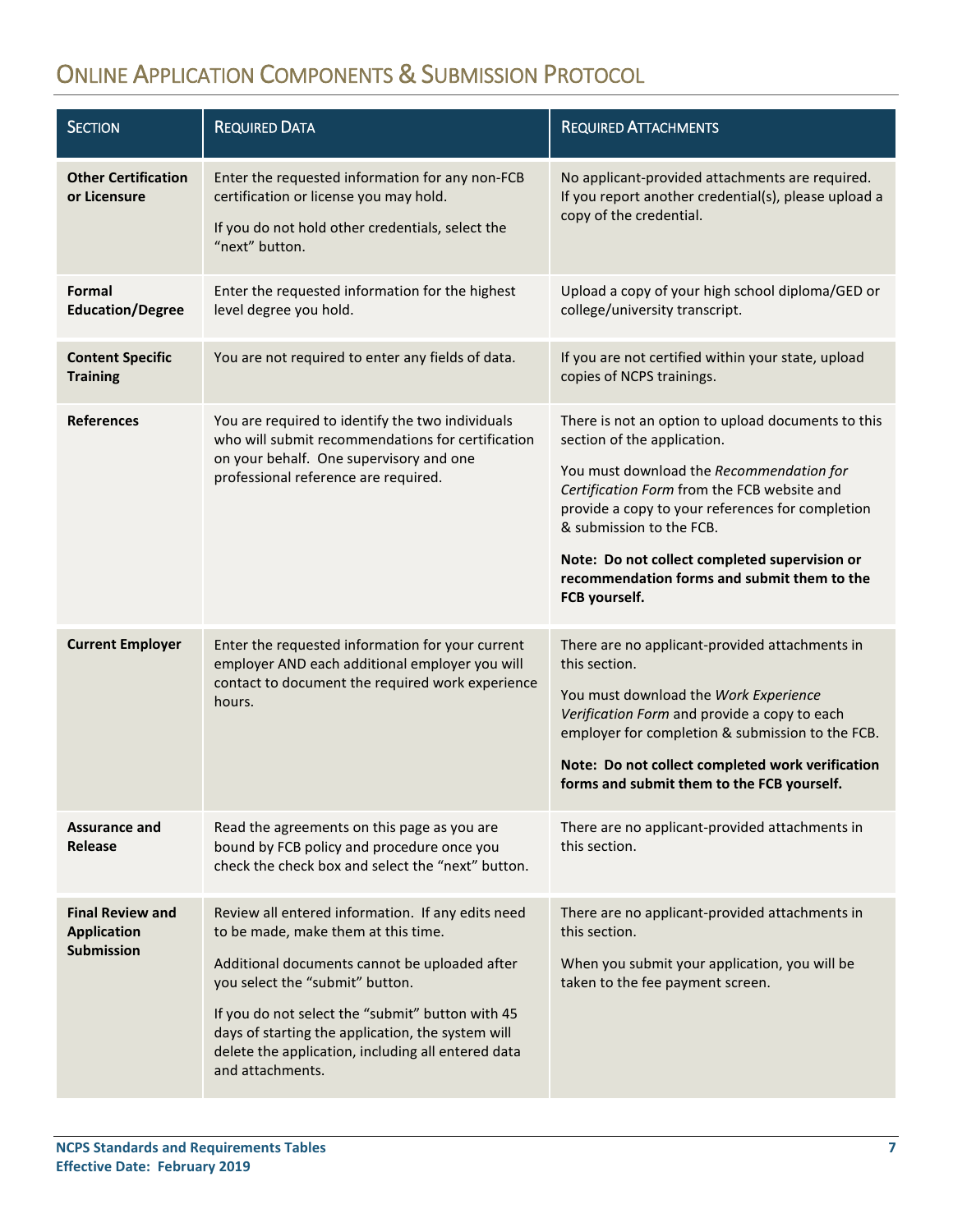| <b>SECTION</b>     | <b>REQUIRED DATA</b>                                                                                | <b>REQUIRED ATTACHMENTS</b>                                                                                                                                                                                                                                                                                                             |
|--------------------|-----------------------------------------------------------------------------------------------------|-----------------------------------------------------------------------------------------------------------------------------------------------------------------------------------------------------------------------------------------------------------------------------------------------------------------------------------------|
| <b>Fee Payment</b> | The certification fee is due at this time. The<br>preferred method is to pay online by credit card. | Your application is not submitted until payment is<br>made.<br>Credit card payments made online are secure and<br>have no additional fees. Payments may also be<br>made by money order/check. Credit card<br>payments made by phone will incur an additional<br>\$5.00 convenience fee per transaction.<br>All fees are non-refundable. |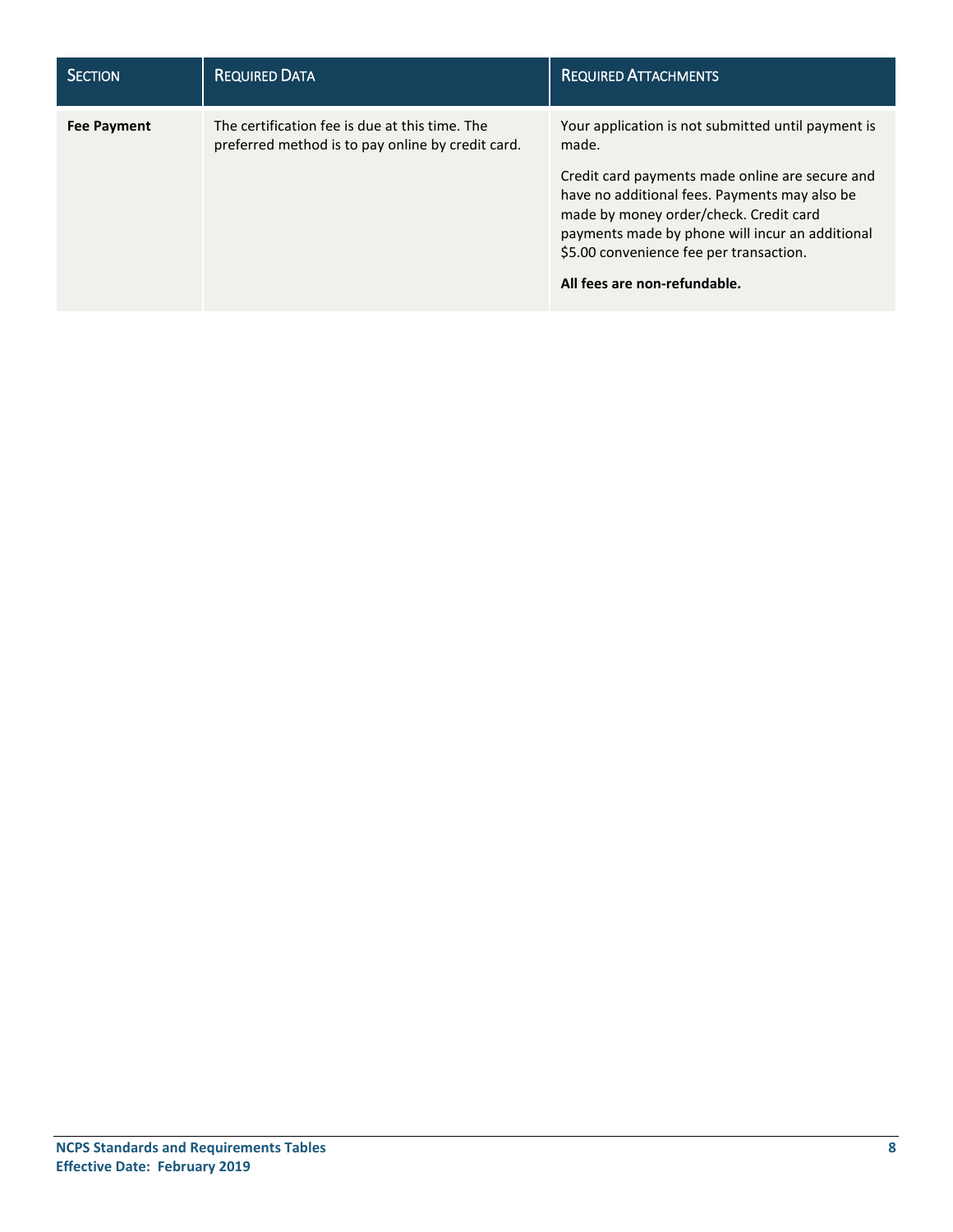<span id="page-9-0"></span>Applicants must download the following forms from the FCB website and provide the forms to the appropriate people for completion and submission to the FCB.

The following are submitted by those completing the form on behalf of the applicant:

- *Work Experience Verification Form*
- *Recommendation for Certification Form*

Your assigned Certification Specialist will upload all hard copy documents to your online application. You will be able to track the status of each requirement from your online account.

| <b>REQUIRED</b><br><b>DOCUMENTATION</b>       | <b>APPLICANT PROVIDED</b>                                                                                                                                                                     | <b>NON-APPLICANT SOURCE</b>                                                                                                                                                                                                             |
|-----------------------------------------------|-----------------------------------------------------------------------------------------------------------------------------------------------------------------------------------------------|-----------------------------------------------------------------------------------------------------------------------------------------------------------------------------------------------------------------------------------------|
| <b>Formal Education</b>                       | Online Application: Report highest level degree(s)<br>and upload a copy of High School Diploma/GED or<br>higher.                                                                              | Hard Copy Document: No documentation<br>required from a non-applicant source.                                                                                                                                                           |
| <b>Work Experience</b><br><b>Verification</b> | Online Application: Report employer(s) who will<br>submit verification documentation.<br>Hard Copy Document: Provide each employer with a<br><b>Work Experience Verification Form</b>         | Hard Copy Document: Employer completes and<br>submits related work experience on the Work<br><b>Experience Verification Form. Employers must</b><br>attach a position description on agency<br>letterhead specifying all related duties |
| <b>Content Specific</b><br><b>Training</b>    | <b>Online Application:</b>                                                                                                                                                                    | Hard Copy Document: No documentation<br>required from a non-applicant source.                                                                                                                                                           |
| Recommendation<br>for Certification           | Online Application: Report individuals who will<br>submit a recommendation for certification.<br>Hard Copy Document: Provide each individual with a<br>Recommendation for Certification Form. | Hard Copy Document: Individual providing the<br>recommendation completes and submits the<br>Recommendation for Certification Form directly<br>to the FCB.                                                                               |

All forms must be filled out electronically – handwritten forms will be denied.

All forms and supporting documentation must be submitted to the FCB by the individual signing off on the form/submitting supporting documentation. Forms and documents provided by the applicant will be denied.

All hard copy documents and fee payments may be made to the FCB via mail, email or fax.

US Mail: FCB • 1715 South Gadsden Street • Tallahassee, Florida, 32301

**Email:** Applicants are assigned a Certification Specialist when their application has been received at the FCB. Please ask the applicant for their Certification Specialist's name and email address. In the absence of a specified person, FCB accepts email at admin\_assist@flcertificationboard.org.

**FAX:** 850-222-6247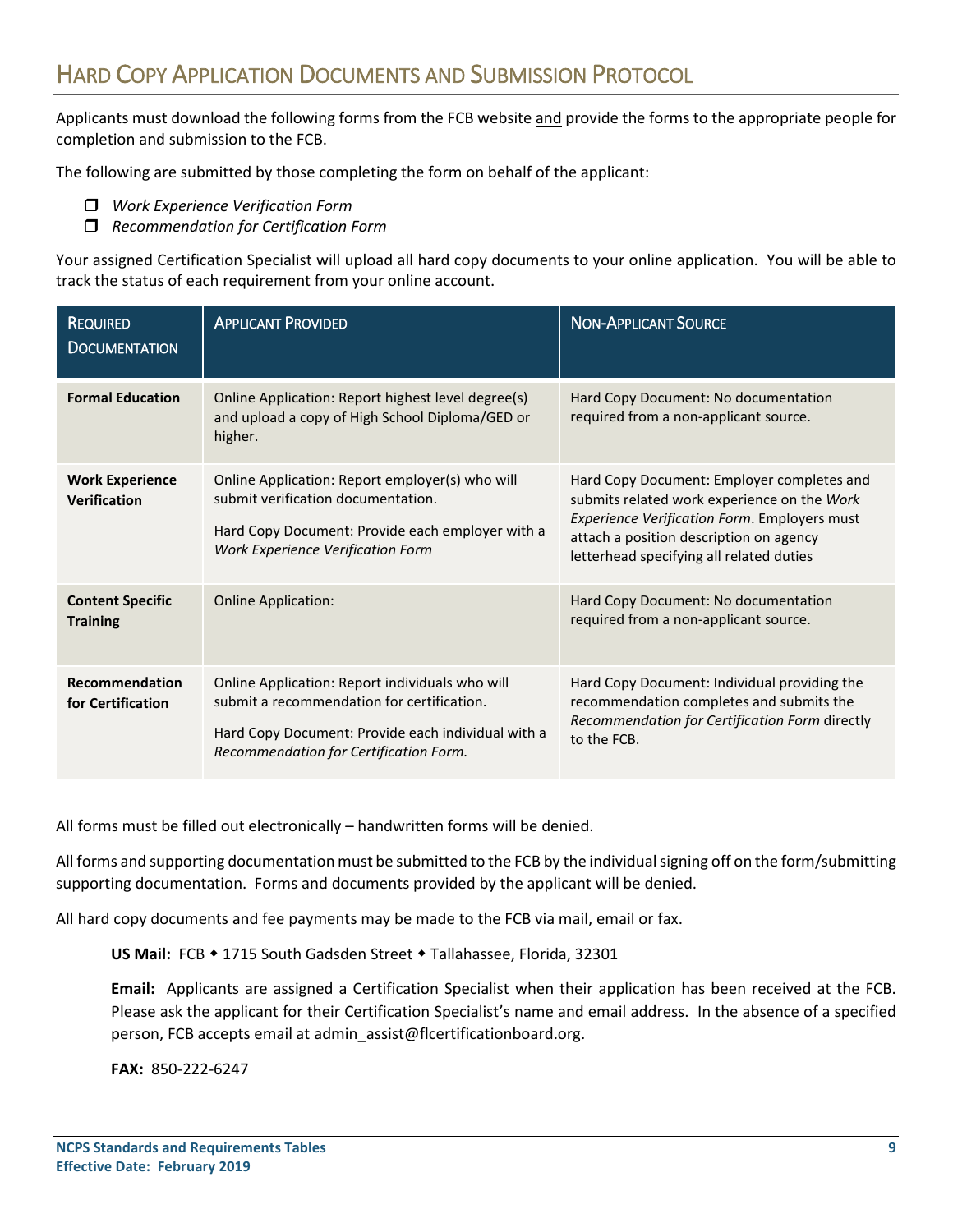<span id="page-10-0"></span>By submitting the NCPS application, you are stating/agreeing that you, the applicant, have read all the required policy and procedures covered in the following documents:

- **Candidate Guide: Application Process**
- Candidate Guide: Examination Process & Credential Award
- Credential Specific Standards Table
- Code of Ethical and Professional Conduct and Disciplinary Procedures

#### **FCB System Registration and Application**

- Online account created.
- $\Box$  Online application submitted.
	- $\Box$  Identify current or prior licenses/certifications, if held. Save and upload copy of license/certifications.
	- $\Box$  Identify highest level of education completed. Save and upload copy of diploma or transcript.
	- Identify individuals who will submit *Recommendation for Certification Forms*. Download and distribute the required form to each individual for completion & submission.
	- Identify current and/or past employers who will submit *Work Experience Verification Form(s)*. Download and distribute the required form to each individual for completion & submission.
- $\Box$  Fee payment made. All fees are non-refundable.

#### **Exams**

- $\Box$  Receive approval to register for the exam(s).
- **Exam Fee Payment Made.**
- $\Box$  Register for the exam(s).
- $\Box$  Take the exam(s).